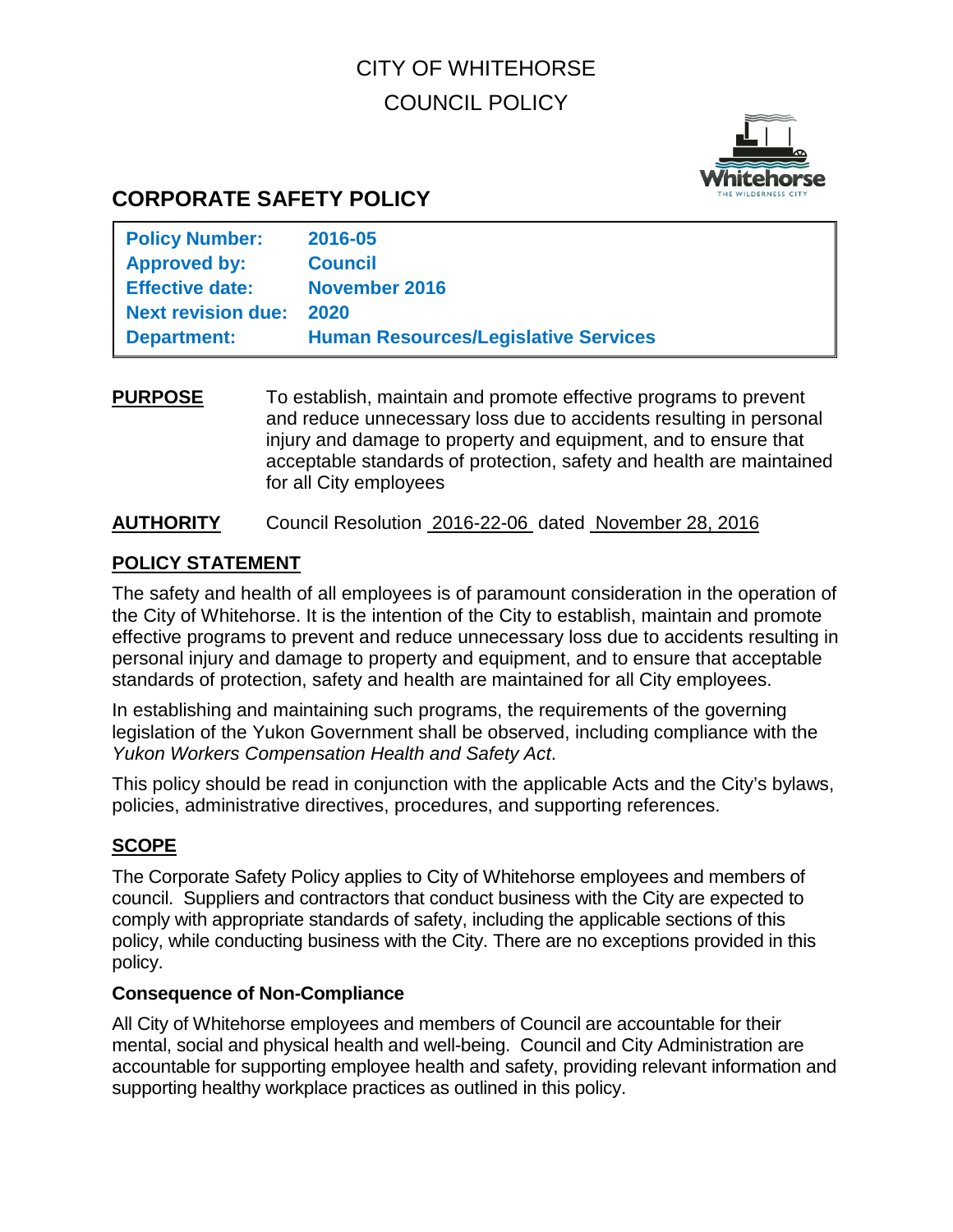#### **DEFINITIONS**

"city administration" means the City Manager, directors, managers, supervisors or any other persons who are in a position of directing work and/or people relating to City workplace operations.

"contractor" means a legally recognized business entity conducting business with the City of Whitehorse and whose contract involves high-risk activities that require-level safety practices increasing the safety of employers, employees, people in and around construction sites and other members of the community.

"COR" means Certificate of Recognition as administered in jurisdictions by a designated authority and for businesses with 10 employees or more. It is the only implementation-toaudit safety program active and fully available to contractors in Yukon.

"corporate safety management system" means a plan consisting of details by which the City of Whitehorse prevents injuries and illness at work. The system is consistent with requirements under occupational health and safety (OH&S) legislation in the Yukon and nationally. It involves Risk Management including but not limited to identification of risk and implementation of controls designed to mitigate risk.

"council" means the duly elected municipal council of the City of Whitehorse.

"health" means a state of optimal physical, mental and social well-being and not merely the absence of disease or infirmity. Health refers to the physical capacity and social and psychological resources that enable individuals to lead fulfilling lives. Health depends on a person's ability to adapt and self-manage in the face of social, physical, and emotional challenges.

"safety" means the assessment and prevention of the many types of hazards – chemical, ergonomic, and physical, to name a  $few^1$  $few^1$  – which cause harm in the workplace. This is achieved by identification, risk assessment and inspections as well as the provision of resources on specific hazards and their controls. The establishment of a joint health and safety committee is a statutory obligation.

"SECOR" means Small Employer Certificate of Recognition as administered in jurisdictions including the Yukon by a designated authority and for businesses with less than 10 employees during the sector's peak times

"supplier" means any person conducting business with the City of Whitehorse, other than a seller who does not have title, who provides, erects, or installs any tools, appliances, or equipment, whether owned by them or not, to be used by a City of Whitehorse worker in respect of any occupation, project or work site.

## **OBJECTIVES**

1. The City of Whitehorse shall develop, implement and maintain a comprehensive safety management system for all employees and council. City workplaces must strive to be incident free.

<span id="page-1-0"></span><sup>&</sup>lt;sup>1</sup> Canadian Centre for Occupational Health and Safety: Standards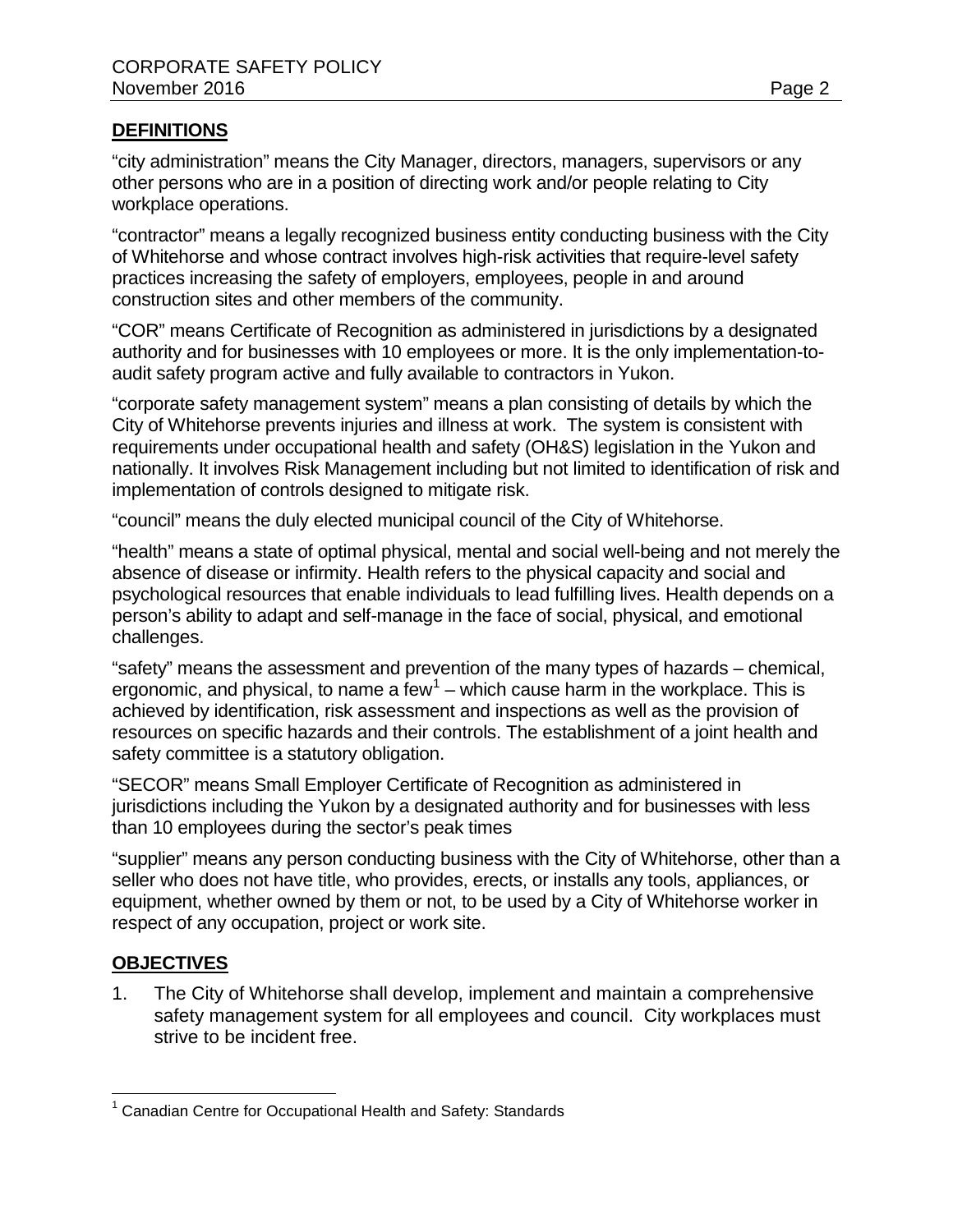- 2. The City shall exercise its responsibility to provide and promote safe and healthy working conditions at every job site. The City commits to:
	- (1) Developing, implementing and promoting a comprehensive safety management system for all employees to prevent accidents and injuries and promote safety consciousness both on and off the job;
	- (2) Rectifying, in so far as possible, any condition that presents as a real health or safety hazard;
	- (3) Completing safety orientation on the first day of employment for each new employee;
	- (4) Providing safety orientation/ training for all employees in hazard assessment and controls, safe work practices and procedures, and appropriate tools and equipment to do the job, including, if necessary, additional training for staff conducting appropriate level investigation on accidents/incidents;
	- (5) Reviewing safety procedures prior to each task and supervising to ensure the job is done correctly;
	- (6) Developing written safety practices and procedures for each job or job classification in order to minimize the risk of accidents, and ensuring compliance with these procedures as a condition of continued employment;
	- (7) Providing adequate safety equipment and protective devices for use by employees and ensuring that such equipment is maintained in good working condition;
	- (8) Providing adequate first aid facilities/supplies for the prompt treatment of less serious injuries:
	- (9) Ensuring that investigations are completed on every accident, including near misses, and on reported unsafe working conditions where potential for serious damage or injury exists;
	- (10) Ensuring that regular inspections of job sites, City buildings and equipment are carried out;
	- (11) Coordinating, where appropriate, with the proper authorities for independent investigation of certain defined types of accidents/incidents;
	- (12) Establishing accident reduction goals and maintaining appropriate records and statistics, and
	- (13) Regularly evaluating each employee's commitment to the City's safety and accident prevention program, and his/her ability to achieve accident reduction goals.

#### **RESPONSIBILITIES**

3. All employees, regardless of their position, as well as suppliers and contractors, are responsible for maintaining a safe and hazard-free work environment.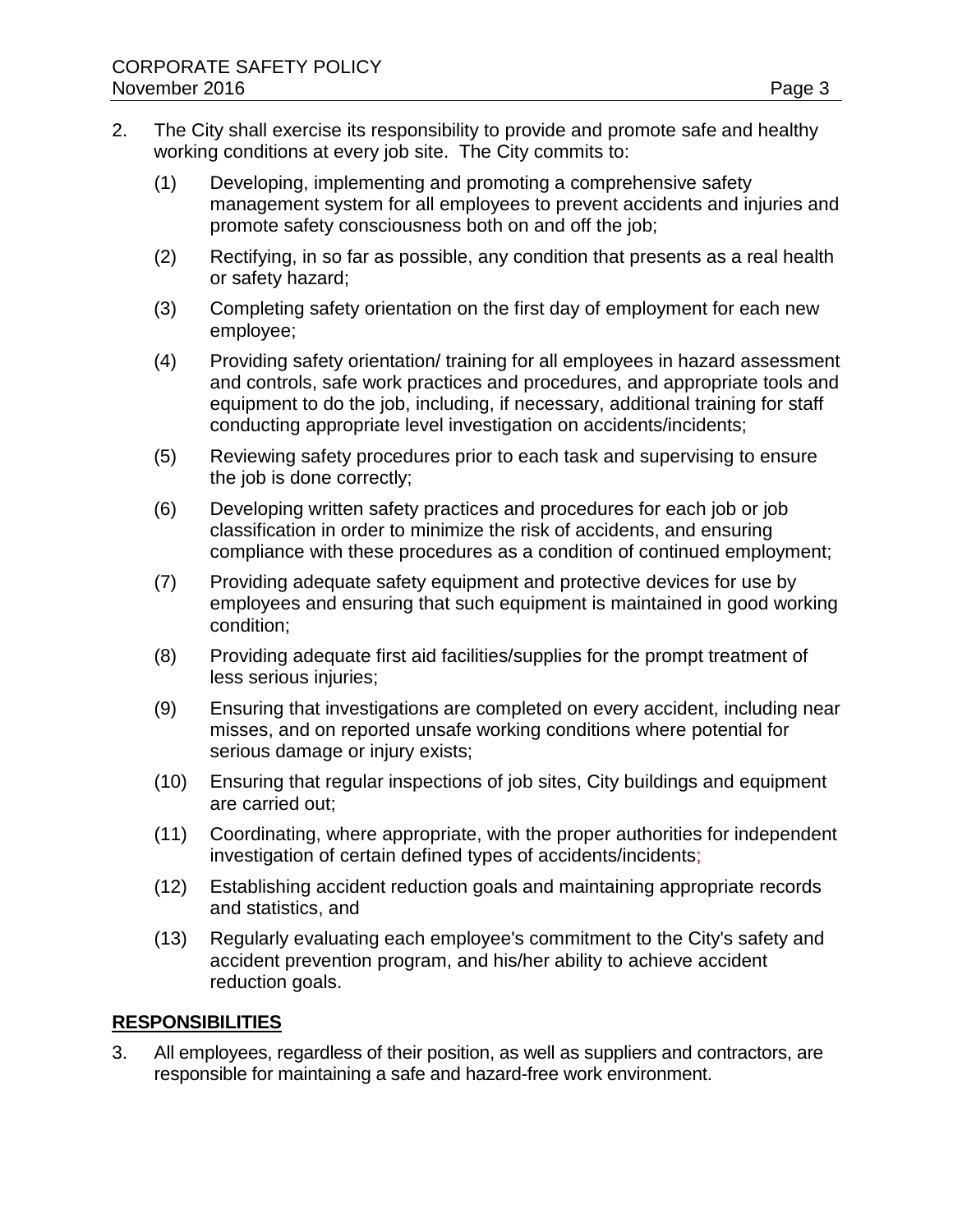- 4. To achieve the City's safety objectives, each person must actively participate in the corporate safety management system, be familiar with and comply with all safety rules and procedures, and report all incidents and injuries promptly.
- 5. Safety responsibilities differ from one position to another and are outlined here for all to reference and use in their daily work activities.

#### **City Manager**

- 6. Under the *Occupational Health and Safety Act* the City Manager is legally identified as "the employer". The City Manager has responsibility for the full participation of all employees and facilitating the involvement of members of council in corporate safety programs by providing leadership and actively promoting such programs as an integral part of managerial responsibility. These include:
	- (1) Ensuring that a health and safety management system is developed, implemented and maintained in accordance with all applicable legislation;
	- (2) Ensuring that employees are informed of their roles, rights and responsibilities for safety during orientation and regular safety meetings;
	- (3) Ensuring that employees are made aware of all workplace hazards by requiring participation in documenting hazard assessment and controls for all tasks with potential for injury or property damage prior to commencement of the task;
	- (4) Ensuring that instruction and training for employees is provided including but not limited to use, care and limitations of personal protective equipment;
	- (5) Ensuring that general safe work practices and step-by-step safe work procedures are developed and implemented, are available for all, and are reviewed on a regular basis;
	- (6) Ensuring that department heads establish a budget line for the purchase and maintenance of safety equipment in their respective work areas;
	- (7) Ensuring that workplaces, equipment and processes are safe and minimize risk to the health and safety of employees with regular inspections and an established preventative maintenance program for all tools and equipment;
	- (8) Ensuring employees are adequately supervised;
	- (9) Ensuring that health and safety standards are established and applied consistently throughout the organisation;
	- (10) Ensuring that corporate safety administrative directives are in place to provide detailed directions for staff and enable the successful implementation of the safety management system;
	- (11) Working with the safety committee to assist it in the performance of its duties to ensure a safe and healthy work place, and
	- (12) Supporting administration's COR Certification aspirations.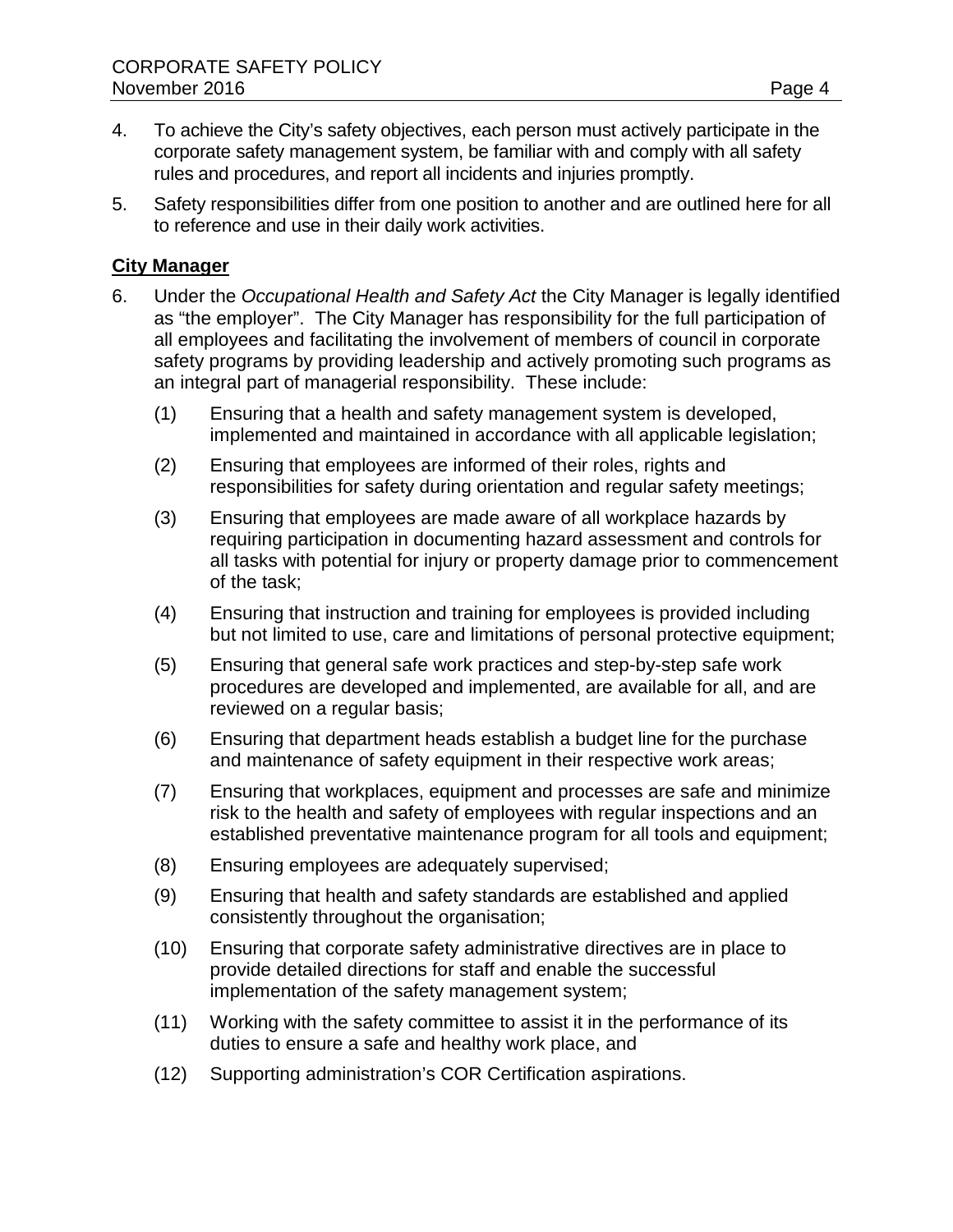#### **Members of Council**

- 7. The management of the corporate safety management system requires the buy-in and active participation of members of council. Council members should familiarize themselves with and comply with all safety rules and procedures and co-operate fully towards the successful achievement of the system. Members of council are responsible for:
	- (1) Knowing and complying with all safety rules, policies, directives and the City's corporate safety program;
	- (2) Cooperating fully towards the achievement of a successful safety management system;
	- (3) Taking all necessary precautions to protect themselves, fellow members of council, and the equipment and property within their work environment;
	- (4) Detecting, correcting and reporting hazardous conditions, practices and behaviour within their work environment and making suggestions for correction in the first instance with administration or an agency designated by administration;
	- (5) Immediately reporting all accidents, including injuries, near misses and damage to property or equipment, to administration or an agency designated by administration;
	- (6) Becoming familiar with equipment within their work environment and the safe use of said equipment;
	- (7) Following emergency response procedures in the event of fire or other emergency situations;
	- (8) Participating in any relevant safety related training offered by the City for the effective implementation of safety programs, and
	- (9) Promoting the achievement of COR and SECOR requirements by parties subject to this policy.

#### **Suppliers**

8. Suppliers of tools, equipment, controlled products, machines or any device used at a workplace shall ensure, so far as is reasonably practicable, that the goods or products supplied comply with the OH&S Act and Regulations and are provided in accordance with any rules or regulations as required by the Authority Having Jurisdiction. It is recognized that suppliers may be based at various locations.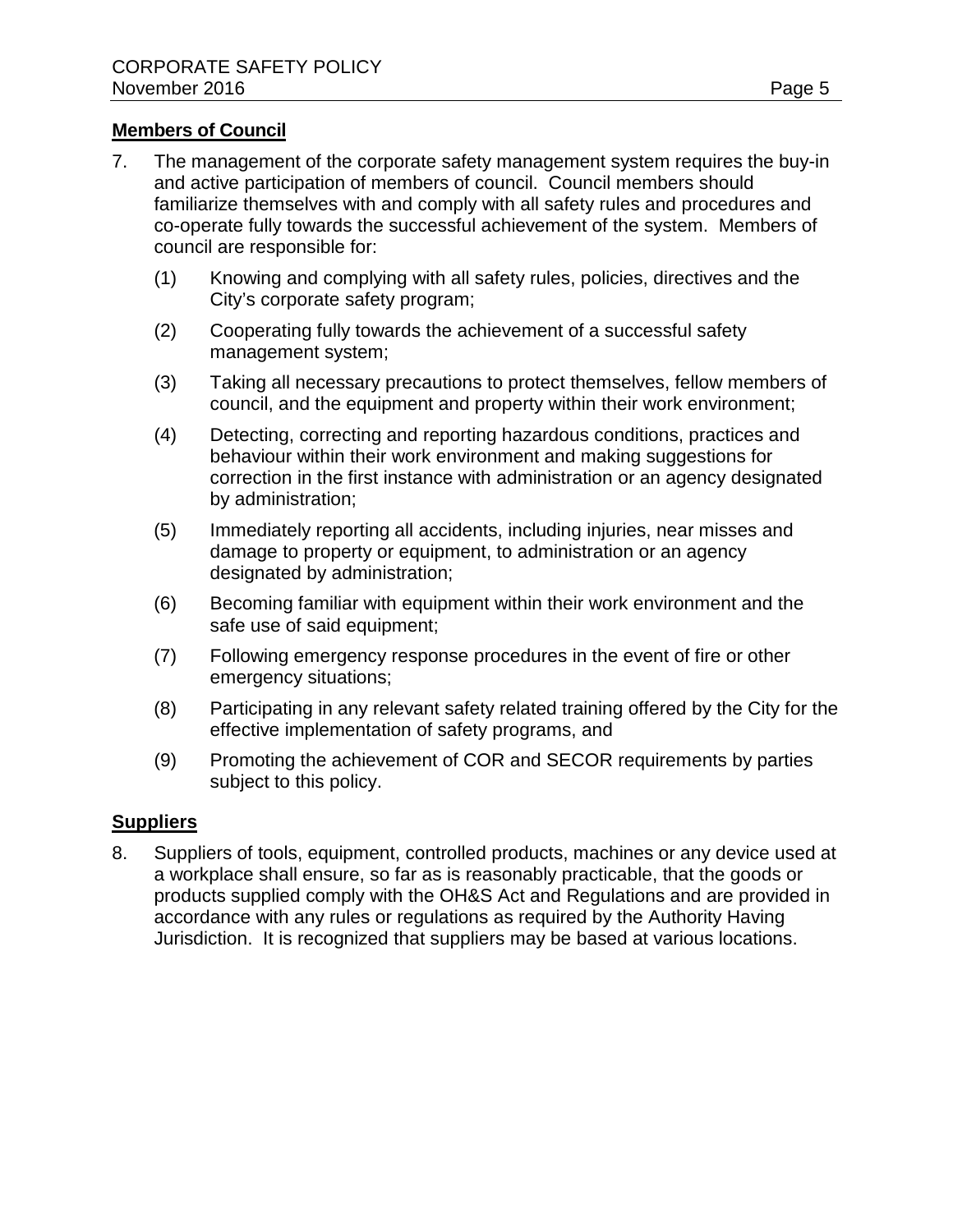#### **Contractors**

- 9. Every contractor engaged in projects for the City of Whitehorse is responsible for:
	- (1) Ensuring they are COR or SECOR certified, have a safety program in place, and can submit any safety related documentation to the project manager requests in a timely fashion if the work they will undertake is construction in nature;
	- (2) Ensuring that a Temporary Letter of Certification (TLC) is submitted if the business or organization is at the final staging of becoming COR or SECOR certified;
	- (3) Ensuring they attend project safety meetings, both prior to start up and during the project, to discuss safety matters;
	- (4) Ensuring that any workers who perform work on the jobsite are orientated to the known hazards and all safety measures implemented;
	- (5) Ensuring, so far as is reasonably practicable, that the work is performed in accordance with the OH&S Act and Regulations and all personnel working on the project comply with the OH&S Act and Regulations;
	- (6) Ensuring that the health and safety of everyone on the project is protected and that the environmental impact is minimal and;
	- (7) Ensuring that they adhere to the City of Whitehorse corporate safety management system where the work performed is not construction in nature and COR certification is not required.

#### **COMMUNICATIONS**

- 10. The Corporate Safety Policy must be approved by Council. Related administrative directives are approved by the City Manager.
- 11. Following approval of this Safety Policy, Human Resources will:
	- (1) Distribute copies to directors and heads of departments and service areas via e-mail and via the SharePoint site.
	- (2) Post the approved policy on the City of Whitehorse website.

#### **REPEAL OF EXISTING POLICY**

- 12. The Safety Policy adopted by Council Resolution # 85-01-34, including all amendments thereto, is hereby repealed.
- ♦ *November 2016*